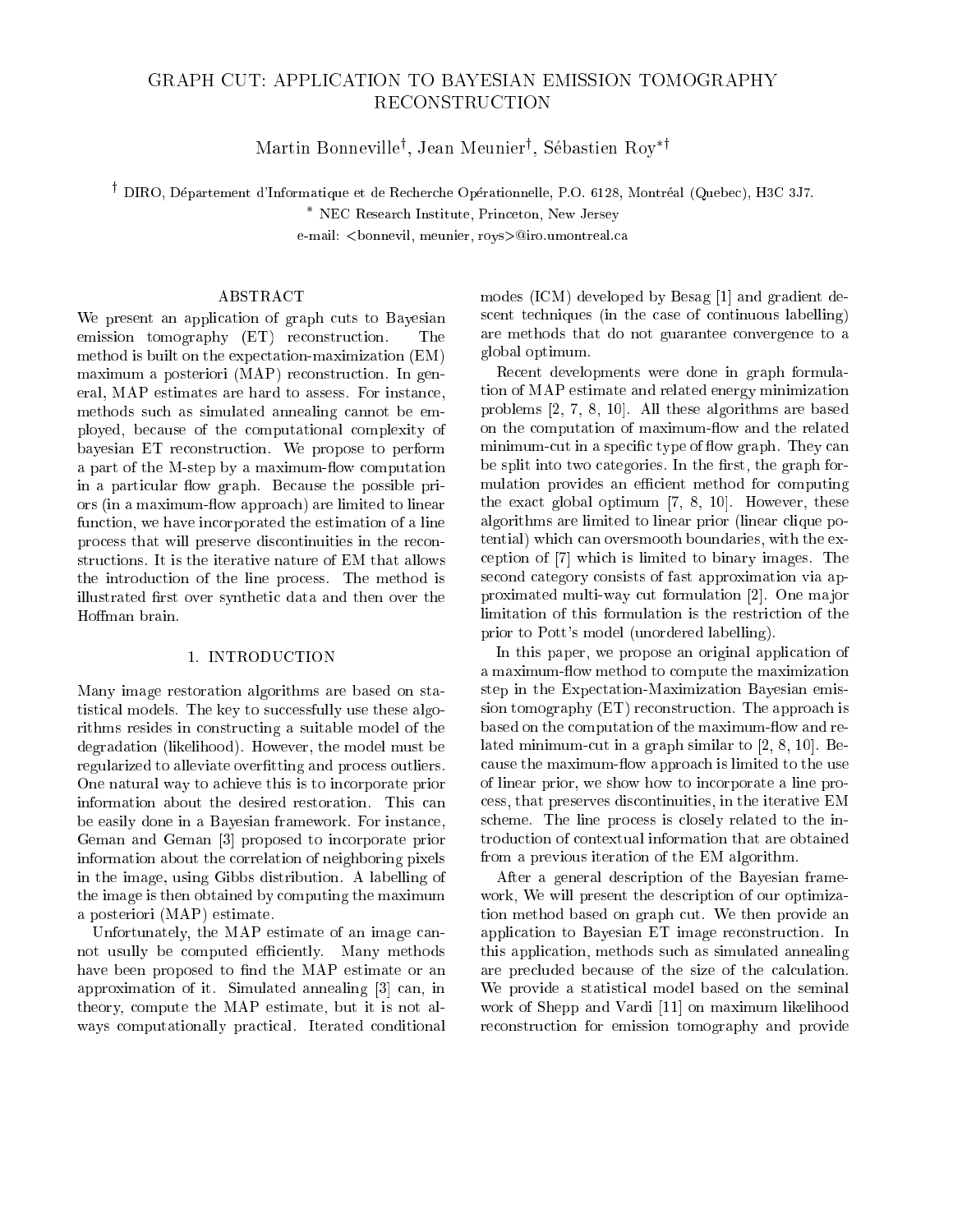Bayesian formulation similar to Green [6] and Geman and McClure  $[4]$ , with a different prior.

#### 2. BAYESIAN FRAMEWORK

For the purpose of the analysis, the image space is represented by a regular array of pixels indexed by  $i$ , where  $i \in \mathcal{S} = \{0, \ldots, N-1\}$ . We also need to define a neighborhood system  $\mathcal{N} = \{ \mathcal{N}_i \mid i \in \mathcal{S} \}$ . Typically,  $\mathcal{N}$  is the 8-neighbors system. The restoration is formulated as a labelling problem. The restored image orresponds to a configuration  $f = \{f_i \mid i \in S\}$  taking discrete values in the set of labels  $\mathcal{L} = \{0, \ldots, M-1\}$ . To enfor
e pie
ewise smoothness, we introdu
e an unobservable line process *l*, taking discrete values in  $\{0,1\}^M$ , into the image model to preserve dis
ontinuities in the restoration [3]. For instance  $l_{ii'} = 1$  if there is a discontinuity between  $i$  and  $i'$  . Let's formulate our restoration problem from the Bayes theorem:

$$
Pr(f, l \mid x) \propto Pr(x \mid f, l) Pr(f, l),
$$

where f is a configuration, l the line process and x is the observation. We are interested to estimate the con- $\max$  at the maximizes the posterior probability  $Pr(f, l | x),$ 

$$
\begin{array}{rcl}\n\hat{f} & = & \arg \max_{f} & Pr(f, l \mid x) \\
& = & \arg \max_{f} & Pr(x \mid f) & Pr(f, l).\n\end{array}
$$

 $\cdot$ 

This last equation comes from the fact that  $x$  is conditionally (given f) independent of l. For the purpose of optimization, we reformulate everything into an energy minimization problem; the likelihood and prior energy are

$$
E_{likelihood}(x | f) = -\log Pr(x | f),
$$
  
\n
$$
E_{prior}(f, l) = -\log Pr(f, l). \tag{1}
$$

Thus, the MAP estimate is obtained by minimizing the following posterior energy,

$$
E(f, l \mid x) = E_{likelihood}(x \mid f) + E_{prior}(f, l). \quad (2)
$$

## 2.1. Sele
ting a prior

The prior is constructed as a Gibbs distribution and is specified by an energy function,

$$
Pr(f, l) = \frac{e^{-E_{prior}(f, l)}}{Z},
$$

where  $Z$  is a normalizing constant, called the partition function. The energy function  $E_{prior}(f, l)$  is the prior



Figure 1: Geometri
al model s
heme employed for ET. The grid corresponds to the image space  $S$ . The grey re
tangle orresponds to the portion of the image viewed by some bin  $t \in \mathcal{B}$ . The portion of pixel i viewed by bin  $t$  is  $a_{ti}$  and is outlined in dark grey.

energy and it is designed so that the expected configurations are those for whi
h typi
al neighboring pixels have similar labels. Moreover, we choose a prior that favors piecewise constant reconstructions and that preserves dis
ontinuities. All these are lo
al onstraints that an be onveniently modeled by a lo
al omposed function of  $f$  and  $l$ ,

$$
E_{prior}(f, l) = \sum_{i \in S} \sum_{i' \in \mathcal{N}_i} \beta \phi(f_i - f_{i'}) (1 - l_{ii'})
$$
  
+ 
$$
\sum_{i \in S} \sum_{i' \in \mathcal{N}_i} \alpha l_{ii'},
$$
 (3)

where  $\alpha$  and  $\beta$  are positive constants and the function  $\phi(u)$  is nonnegative, even, monotonically increasing and minimized at  $u = 0$ . The choice of  $\phi$  is made in order to achieved the desired properties of the configuration. It must reflect some qualitative features about the desired restoration. One feature is smoothness within homogeneous regions of the image. Some obvious choices are  $\varphi(u) = |u|$  and  $\varphi(u) = u$ . The choice of finding the exact MAP estimate by a maximum-flow approach limits our choice to  $\phi(u) = |u|$ . At discontinuities (natural boundaries) the energy potential of pixel  $i, \sum_{i' \in \mathcal{N}_i} \beta \, \phi(f_i - f_{i'})$  tends to be high and makes boundaries oversmoothed. To orre
t this problem, we have incorporated a discrete line process l. This way, the hosen prior will favor smoothness ex
ept when a discontinuity occurs.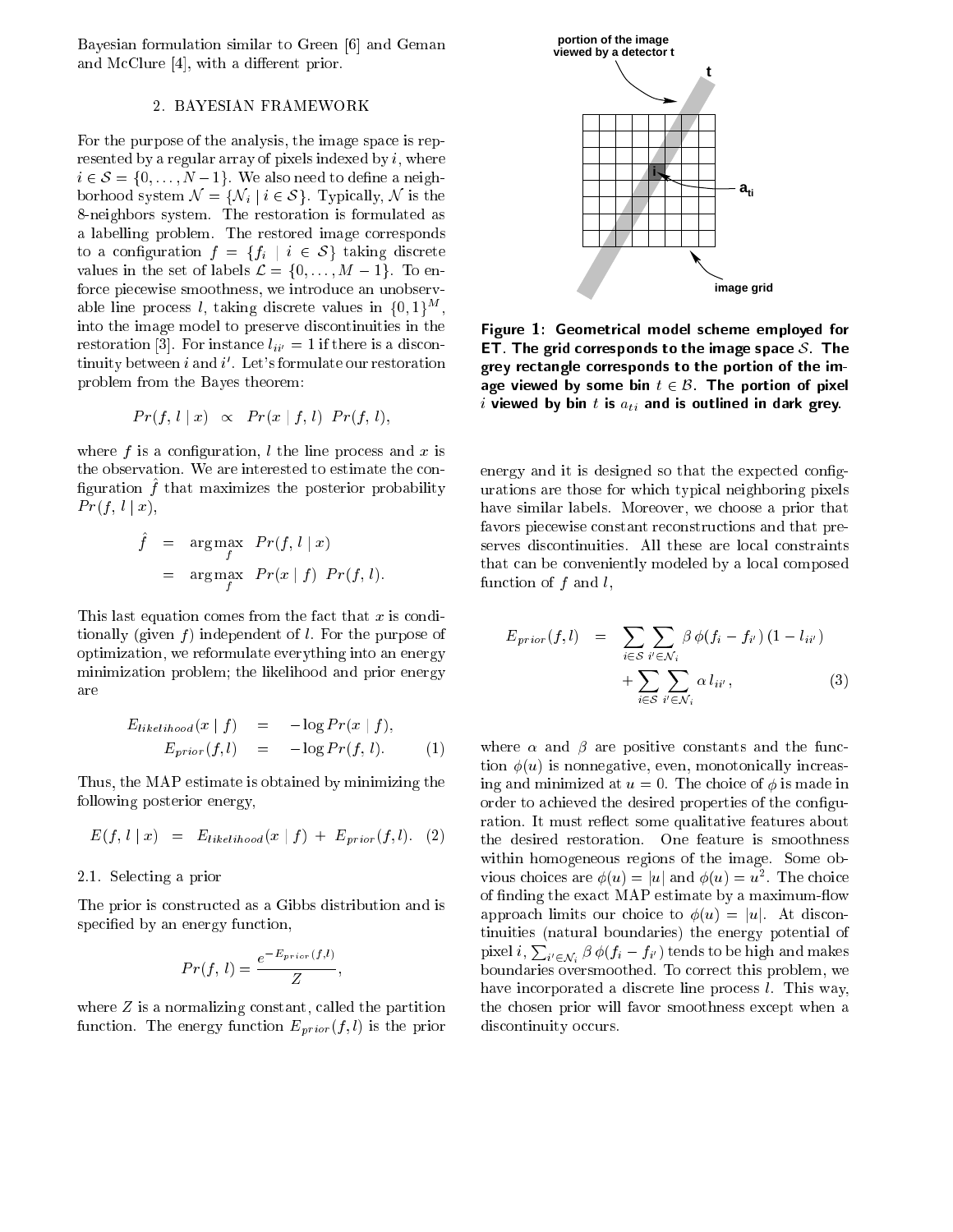#### 2.2. Statisti
al model for ET

In ET, the image reconstruction task consists in recovering emitter densities from a sinogram (projection data ). To accomplish this, we must construct a model of the image space  $S$  and of the degradation that occurs in the observation (projection data). The projection data are indexed by  $t \in \mathcal{B} = \{0, \ldots, T\}$ , where  $\blacksquare$  . In the order of bins. In the angles  $\blacksquare$  . In the set of  $\blacksquare$  , we have  $\blacksquare$ see a s
hemati representation of our geometri
al model for ET. The degradation model assumes the emission from pixel *i* to be completely random. Therefore, the number of photons emitted from  $i$  and detected in bin  $t$  forms independent Poisson processes in  $i$  and  $t$ , beause ea
h photon is dete
ted by at most one bin and the emissions are independent. Because the projection data are the superposition of independent Poisson pro cesses, it follows that  $x_t$ , a projection data, is independent Poisson distributed random variables,

$$
x_t \sim Poisson\left(\sum_{i \in S} a_{ti} f_i\right). \tag{4}
$$

As a result, the likelihood, whi
h is the probability of the observation (projection data) knowing the emitter density, is defined as,

$$
Pr(x \mid f) = \prod_{t \in \mathcal{B}} \frac{\left(\sum_{i \in \mathcal{S}} a_{ti} f_i\right)^{x_t} exp\left(-\sum_{i \in \mathcal{S}} a_{ti} f_i\right)}{x_t!}
$$

In this model, the coefficients  $a_{ti}$  represent the probability that each emission from pixel  $i$  is detected in detector  $t$  (see figure 1). They are assumed known and they model the geometry of the dete
tion system. Other major physical factors in ET, such as attenuation and scatter, can also be included in  $a_{ti}$ .

Instead of considering the model of equation (4), it is easier for omputational reasons, to treat it as an incomplete data problem. In fact, it is more direct to estimate f if the unobserved data  $z_{ti}$  (the number of photons emitted from pixel i and recorded in bin  $t$ ) is known. Sin
e an estimate of <sup>f</sup> allows the distribution of the missing data  $z$  to be easily specified, this suggests the use of an EM iterative s
heme. Iteratively, we perform successive estimations of  $z$  (E-step) and MAP estimates of  $f$  according to the posterior distribution  $Pr(f \mid z)$  (M-step). Notice that the Poisson model still holds for the missing data z, so we have

$$
z_{ti} \sim Poisson\left(a_{ti}f_i\right).
$$

Procedure MAP EM Algorithm $(x:$  projection data)  $\mu$  .  $=$  some initial configuration Repeat <sup>2</sup> update the complete data zero and the complete data zero and the complete data zero and the complete data zero update the complete data  $z \nvert$ <br>according to equation (7)  $\left\langle$  (E-step)

according to equation (7) 
$$
\hat{l} = \arg\min_{l} E(\hat{f}, l \mid z) \n\hat{f} = \arg\min_{f} E(f, l \mid z) \quad \text{(M-step)}
$$
\nUntil convergence

Figure 2: Pseudo-code MAP EM algorithm. Each repeat loop is considered to be an iteration.

and the likelihood can be restated as

$$
Pr(z \mid f) = \prod_{i \in S, t \in B} \frac{(a_{ti}f_i)^{z_i} \exp(-a_{ti}f_i)}{z_t!}.
$$
 (5)

The corresponding likelihood energy is defined by

$$
E_{likelihood}(z | f) =
$$
  

$$
\sum_{i} \sum_{t} (a_{ti}f_i - z_{ti} \log(a_{ti}f_i)) + constant.(6)
$$

As shown in  $[6, 9]$ , we can estimate (E-step) the missing data  $z_{ti}$  by setting it to its conditional expectation given  $x$  and  $y$ .

$$
\hat{z}_{ti} = \mathsf{E}(z_{ti} | x, \hat{f})
$$
\n
$$
= \frac{x_t a_{ti} \hat{f}_i}{\sum_{i' \in S} a_{ti'} \hat{f}_{i'}}, \tag{7}
$$

where  $f$  stands for the previous iteration estimate or  $f$ . Finally, the M-step onsists in minimizing the posterior energy for  $f$  and  $l$ ,

$$
E(f, l | \hat{z}) = E_{likelihood}(\hat{z} | f) + E_{prior}(f, l)
$$
  
= 
$$
\sum_{i \in S} \sum_{t \in B} a_{ti} f_i - \hat{z}_{ti} \log(a_{ti} f_i) + \sum_{i \in S} \sum_{i' \in \mathcal{N}_i} \beta |f_i - f_{i'}| (1 - l_{ii'}) + \sum_{i \in S} \sum_{i' \in \mathcal{N}_i} \alpha l_{ii'} + constant.
$$
 (8)

# 3. MINIMIZING THE POSTERIOR ENERGY

We are interested to choose  $(f, t)$  that minimizes the posterior energy (8), since MAP estimates are difficult to ompute in general, we propose a deterministi algorithm which is similar to ICM, but differs in the way

twe prefer the term projection data to sinogram, because the a
tion of dete
ting in bin <sup>t</sup> an emitted photon from pixel <sup>i</sup> is similar to a problem of the problem of the problem of the problem of the problem of the problem of the problem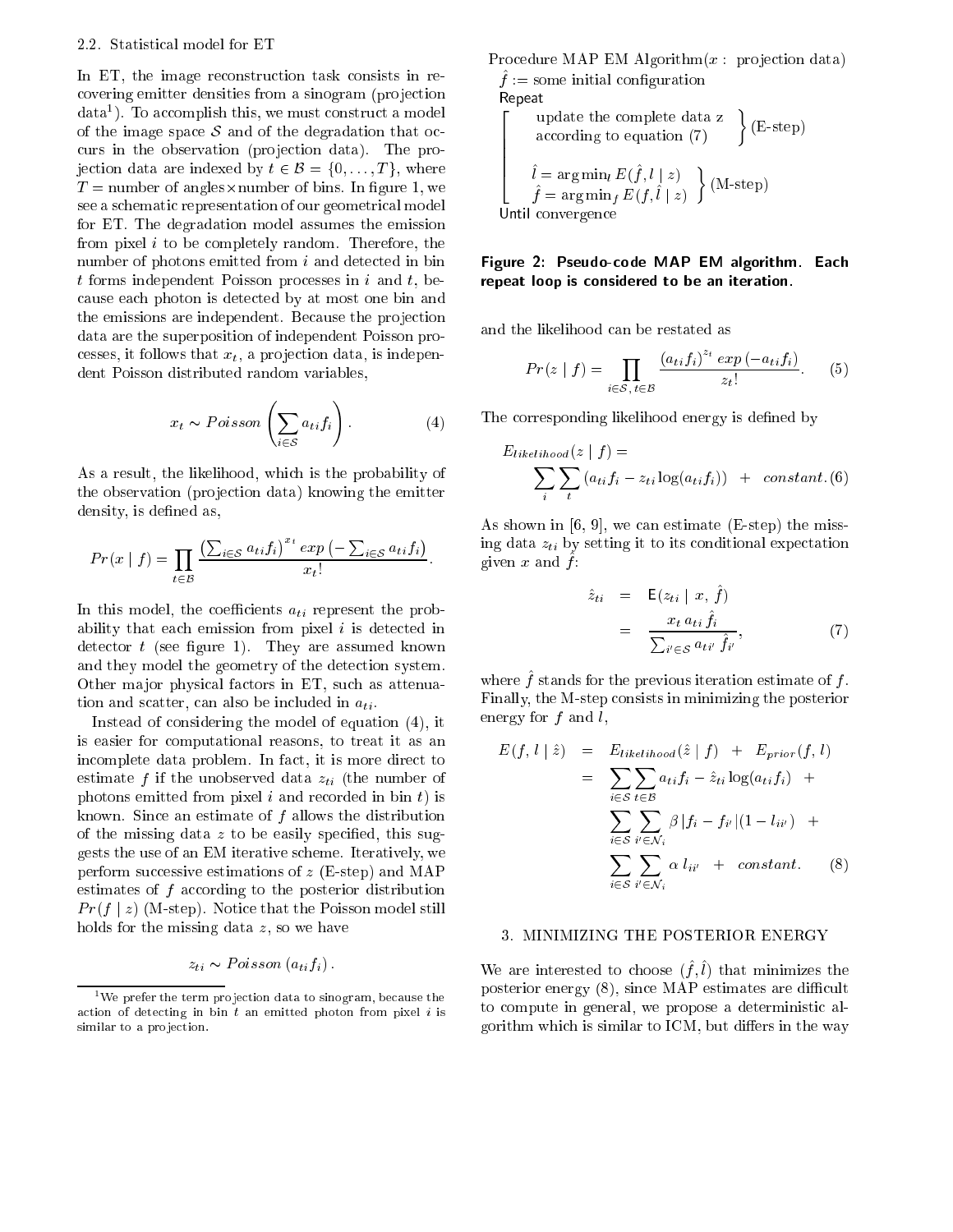it updates the components  $f_i$  of a configuration f all at the same time. The algorithm (shown in figure 2)  $_{\rm stat}$ is with an initial labelling  $_{\rm 1}$   $\sim$   $\prime$  (typically a maximum likelihood estimation is used). Iteratively (like in ICM), we first update the line process while keeping  $f$  $f$ rozen to  $f$   $\rightarrow$   $\rightarrow$  (in equation (8)).

$$
\hat{l}^{(n)} = \arg\min_{l} E(\hat{f}^{(n-1)}, l \mid \hat{z}).
$$

Noti
e, that the energy is minimized by setting

$$
\hat{l}_{ii'}^{(n)} = \begin{cases} 0, & \sum_{i' \in \mathcal{N}_i} |\hat{f}_i^{(n-1)} - \hat{f}_{i'}^{(n-1)}| \leq \alpha/\beta \\ 1, & \text{otherwise.} \end{cases}
$$

It remains to minimize over  $f$ . We update the line process to  $\psi \rightarrow$  in equation (8) and then we determine  $f \sim$  that minimizes

$$
E(f, \hat{l}^{(n)} | \hat{z}) = \sum_{i \in S} \sum_{t \in B} a_{ti} f_i - \hat{z}_{ti} \log(a_{ti} f_i)
$$
  
+ 
$$
\sum_{i \in S} \sum_{i' \in \mathcal{N}_i} \Theta_{ii'} |f_i - f_{i'}|
$$
  
+ *constant*, (9)

where

$$
\Theta_{ii'} = \begin{cases} 0, & \hat{l}_{ii'}^{(n)} = 1 \\ \beta, & \text{otherwise,} \end{cases}
$$
 (10)

is introduced to better fit our graph formulation of the next se
tion. This minimization an be solve globally for  $f$  by computing the minimum-cut in a particular flow graph  $[2, 8, 10]$ . In the next section we describe the flow graph construction and explain how the minimum cut gives the desired configuration.

# 3.1. Flow graph

Let  $\mathcal{G} = (\mathcal{V}, \mathcal{E})$  be a flow graph (see figure 3), where  $\mathcal{V}$ is the set of vertices and  $\mathcal E$  is the set of weighted edges. The set  $V$  is composed of two types of vertices: a set of configuration nodes and two distinct terminals called the source  $s$  and the sink  $t$ ,

$$
\mathcal{V} = \mathcal{V}' \cup \{s, t\},\
$$

where  $V' = \{(i, k) : i \in S, k \in \mathcal{L}\}\$ is the set of nodes orresponding to all possible assignments. The stru
 ture of the nodes and connections in the flow graph  $\beta$  are interested in a  $\alpha$ -neighbor system and  $\beta$ N . Two types of edges ompose E, likelihood edges  $\mathcal{E}_{likelihood}$  and prior edges  $\mathcal{E}_{prior}$ . The set of likelihood edges generates paths from the sour
e to the sink,

$$
s \to (i,0) \to \cdots \to (i,k) \to \cdots \to (i,M) \to t,
$$



Figure 3: Flow graph representation of a 1D image with 3 pixels  $\{v_1, v_2\}$  (from top to bottom) and 3 labels  $\{0, 1, 2\}$ . The minimum cut, composed of the thi
k edges, separates the graph into two parts (in grey), one linked to the source  $s$  (black nodes) and the other to the sink  $t$  (white nodes). The outgoing edges from the source have infinite capacities. A likelihood edge assigning label  $k$  to pixel i has capacity  $cap(i, k)$  while its corresponding inverse edge has large constant capacity  $K$ . The prior edges have  $\mathcal{L}$  if  $\mathcal{L}$  is a signed to pixels if  $\mathcal{L}$ and  $i$  , and label  $\boldsymbol{z}$  is assigned to pixel  $i$  , yeilding the configuration of emitter densities  $f = \{0, 0, 2\}.$ The discontinuity between pixels  $\imath$  and  $\imath$  is revealed by the two prior edges in the cut, inducing a penalty ost -ii0 j0 2j.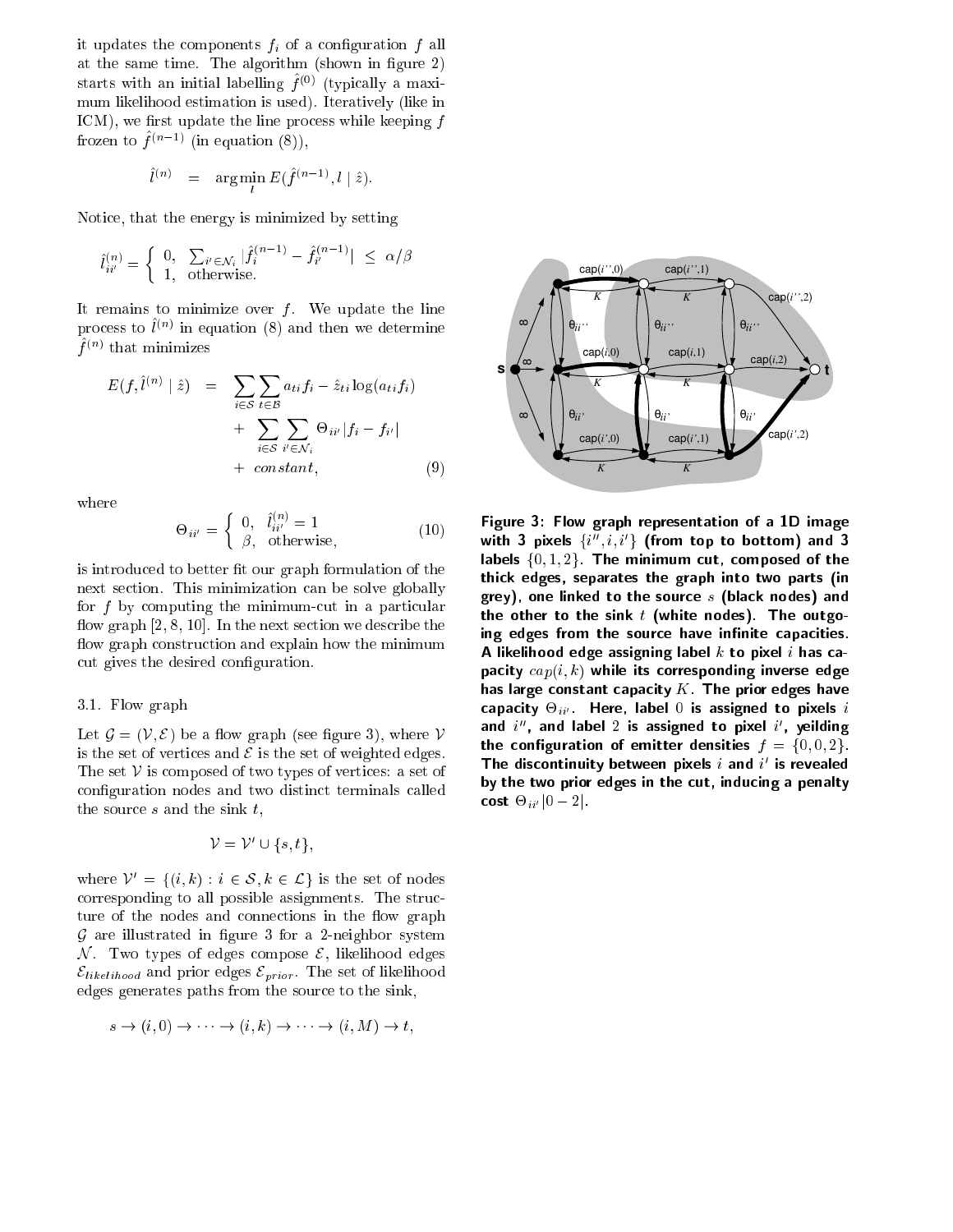for all  $i \in S$ . Outgoing edges from the source s have infinite capacity to insure they can never be saturated. All other likelihood edges  $(i, k) - (i, k + 1)$  are  $\sum_{t \in \mathcal{B}} a_{ti} k - \hat{z}_{ti} \log(a_{ti} k)$  while the corresponding inassigned the capacity  $cap(i,k)$  such that  $cap(i,k)$  = verse edges  $(i, k + 1) - (i, k)$  are given the capacity K, where  $K$  is choosen to be a large finite constant . This large value is required to insure that su
h edges are never satured, therefore avoiding the possibility of multiple solutions to the labelling problem  $[2, 8]$ . The other type of edges present in the graph, prior edges  $\mathcal{E}_{prior}$ , is defined by the neighborhood system employed  $(N)$ and generates connections between assignments  $(i, k)$ and  $(i, \kappa)$  if  $i \in \mathcal{N}_i$  for all  $i \in \mathcal{S}$ . The capacity of prior  $\alpha$  of  $\alpha$  is set to  $\alpha$  if the set of  $\alpha$  is  $(10)$ .

A cut  $\mathcal{C} \subset \mathcal{E}$  is a set of edges such that the source s and the sink t are separated in the induced graph  $\mathcal{G}_{\mathcal{C}} =$  $(V, \mathcal{E} - \mathcal{C})$ . In short, the cut  $\mathcal{C}$  contains at least one edge of every path from the source  $s$  to the sink  $t$ . The capacity (cost) of a cut is simply the sum of the edge capacities in  $\mathcal{C}$ . We denote the cost of a cut as  $|\mathcal{C}|$ . The key part of our algorithm is based on the omputation of the minimum cost cut  $\mathcal C$ . Its computation is achieved efficiently by computing the maximum flow between the sour
e and the sink. We have hosen Golberg's preflow push relabel algorithm [5], which in our case features an almost linear average omplexity.

As shown in  $[2, 8]$  for similar, but different flow graph formulations, the cost of the minimum cut  $|\mathcal{C}|$  corresponds to the global optimum of equation (9). Because the cost of a cut is given by the summation of the edges it contains, the optimal configuration is provided by the likelihood edges contained in the minimum cut  $\mathcal{C}$ . In brief, cutting a likelihood edge  $(i, k) - (i, k + 1)$  corresponds to assign label  $k$  to pixel  $i$ .

#### 4. EXPERIMENTS AND RESULTS

In this section, we compare the performances of our method to maximum likelihood EM reconstruction and also to the standard ICM Bayesian ET reconstruction. Experiments are done on  $2D$  synthetic data (figure 4) and over the Hoffman brain phantom (figure 5). The set of labels  $\mathcal{L} = \{0, \ldots, 255\}$  represents normalized photon ounts.

## 4.1. Ellipti phantom

<u>the image space</u> of most complete  $\alpha$  is a contract of function (figure 4). We performed 64 projection angles over  $180^{\circ}$ and used 64 detector bins for each projection. The bin



**(e) (f)**

Figure 4: (a) Ground truth image. (b) A noisy projection data obtained from the noiseless projections, where the horizontal and vertical axes correspond to the angles and bins respe
tively. (
) Maximum likelihood EM reconstruction obtained after 20 iterations of the algorithm. The normalized posterior energy is 2924.0 and the RMS error is 26.4. (d) ICM MAP **EM** reconstruction with  $\alpha = 10.0$  and  $\beta = 2.0$ . The normalized posterior energy is 66.4 and the RMS error is 12.4. (e) Maximum-flow MAP EM reconstruction with  $\alpha = 0.0$  and  $\beta = 2.0$ . The normalized posterior energy is 77.6 and the RMS error is 16.0. (f) Maximum-flow MAP EM reconstruction with  $\alpha = 10.0$  and  $\beta = 2.0$ . The normalized posterior energy is 34.2 and the RMS error is 11.4.

For  $\kappa = m - 1$ , the likelihood edge is  $(i, \kappa) - i$  and there is no inverse edge (see gure 3).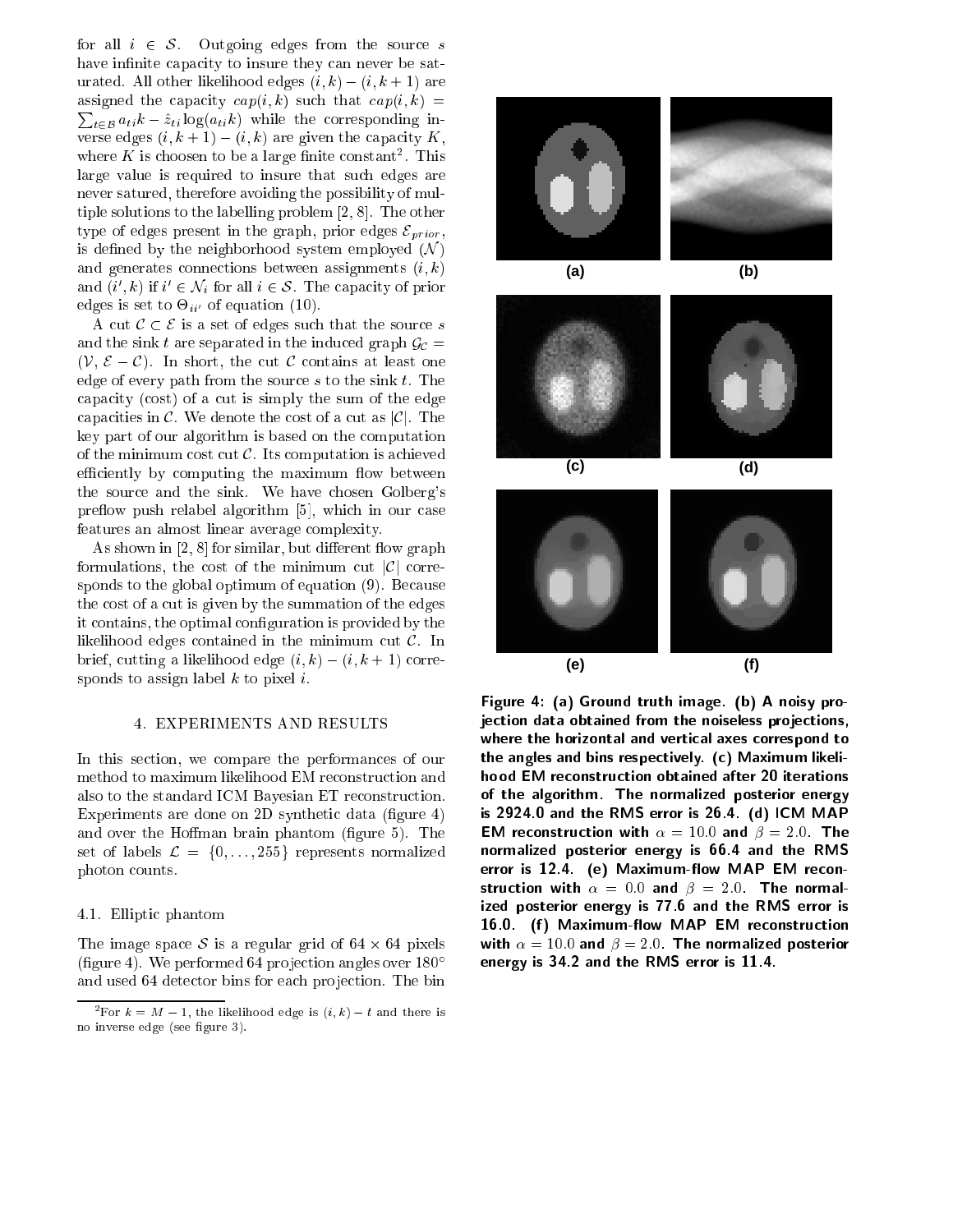

Figure 5: (a) Sinogram of the Hoffman brain with a
tivity ratios of 4:1:0 for grey matter, white matter and CSF, respectively. (b) Maximum-flow MAP EM reconstruction with  $\beta = 2.0$  and  $\alpha = 10.0$ . (c) Maximum-flow MAP EM reconstruction with  $\beta = 2.5$ and  $\alpha = 10.0$ . (d) Maximum-flow MAP EM reconstruction with  $\beta = 3.0$  and  $\alpha = 10.0$ .

and pixel width are the same. Finally, we simply add Poisson noise to each projection, using the noiseless projection values as the Poisson parameter. The phantom used and the noisy projection data are shown in figure 4 (a) and (b), respectively. In figure 4  $(c)$ , we see the noisy result obtained from the standard maximum likelihood EM reconstruction method. This image was  $S_{\text{in}}$  in equation (9) and then after running 20 iterations of the algorithm shown in figure 2 (starting with a flat labelling as initial value for  $f$ ). The RMS error between the original phantom an the reconstruction is 26.4. The image in figure 4 (d) corresponds to an ICM reconstruction with param- $\mathcal{O}$  or an ICM responds to an ICM responds to an ICM responds to an ICM responds to an ICM responds to an ICM responds to an ICM responds to an ICM responds to an ICM responds to an ICM responds to an ICM responds to eter  $\beta = 2.0$  and  $\alpha = 10.0$ . The RMS error for the ICM reconstruction reduces to 12.4. Finally, in figure 4 (e) and (f), we present the reconstructions obtained with the maximum flow approach, one with parameter  $\beta = 2.0$  and  $\alpha = 0.0$  and the other for  $\beta = 2.0$ and  $\alpha = 10.0$ . The RMS errors are 16.0 and 11.4, respectively. To compute the posterior energy of these reconstructions, we have set the complete data  $(z)$  of equation  $(9)$  to a flat image and the parameter were set

to  $\alpha = 10.0$  and  $\rho = 2.0$ . The normalized sposterior energy obtained are for the reconstruction in figure 4 (c)  $2924.0$ , (d)  $66.4$ , (e)  $77.6$  and (f)  $34.2$ .

# 4.2. Hoffman brain

The Hoffman brain image space  $S$  is a regular grid of <u>128 - 128 pixels (see inglese v</u>). The ratios of all seeds in in the Hoffman brain are  $4:1:0$  for grey matter, white matter and cerebrospinal fluid (CSF), respectively. 128 projection angles over 180° were performed, using 128 detector bins for each projection. The bin and pixel size are the same. Finally, Poisson noise was added to the sinogram (projection data) to simulate the degradation. In figure 5 we see the noisy sinogram (a) and three reconstructions obtained by the maximum-flow MAP EM algorithm: (b) with  $\alpha = 10.0$  and  $\beta = 2.0$ , (c) with  $\alpha = 10.0$  and  $\beta = 2.5$  and finally (d) with  $\alpha = 10.0$  and  $\beta = 3.0$ .

## 5. DISCUSSION AND CONCLUSION

We have presented a robust method based on graph cuts to compute Bayesian ET reconstruction using simple priors. The method showed great improvement over the maximum likelihood EM reconstruction by reducing the RMS error by 56:7%. It has also shown better results than ICM with redu
tion of 8:1% of the RMS error. With the maximum flow EM reconstruction method, flat regions within the images are almost perfe
tly re
overed. However, if the line pro
ess is not used, as in figure 4 (e), the reconstruction does not behave as well as it looks (an increase in energy and RMS error). This problem happens when smoothing is done a
ross adja
ent regions (over boundaries) using a non-boundary preserving smoothing function such as  $\phi(u) = |u|$ . This problem was solved by introducing a line pro
ess in the iterative MAP-EM s
heme. This pro
ess allows the introdu
tion of ontextual information and it ould be improved by adding more information about boundaries, such as anatomical classifiation of brain tissue. The uses of a ontinuous line pro
ess estimated from a robust estimator, su
h as the truncated quadratic function could reduce some artefact created by the discreteness of the line process and the fact that they "freeze" while we optimize over  $f$ .

Even if the form of the prior is limited, our method is of great utility, be
ause the omplexity of ET pre cludes the use of techniques such as simulated annealing. Therefore, the energy fun
tion has to be minimized by some deterministic method. With other

<sup>3</sup>Translation and s
aling with respe
t to the energy of the ground truth.